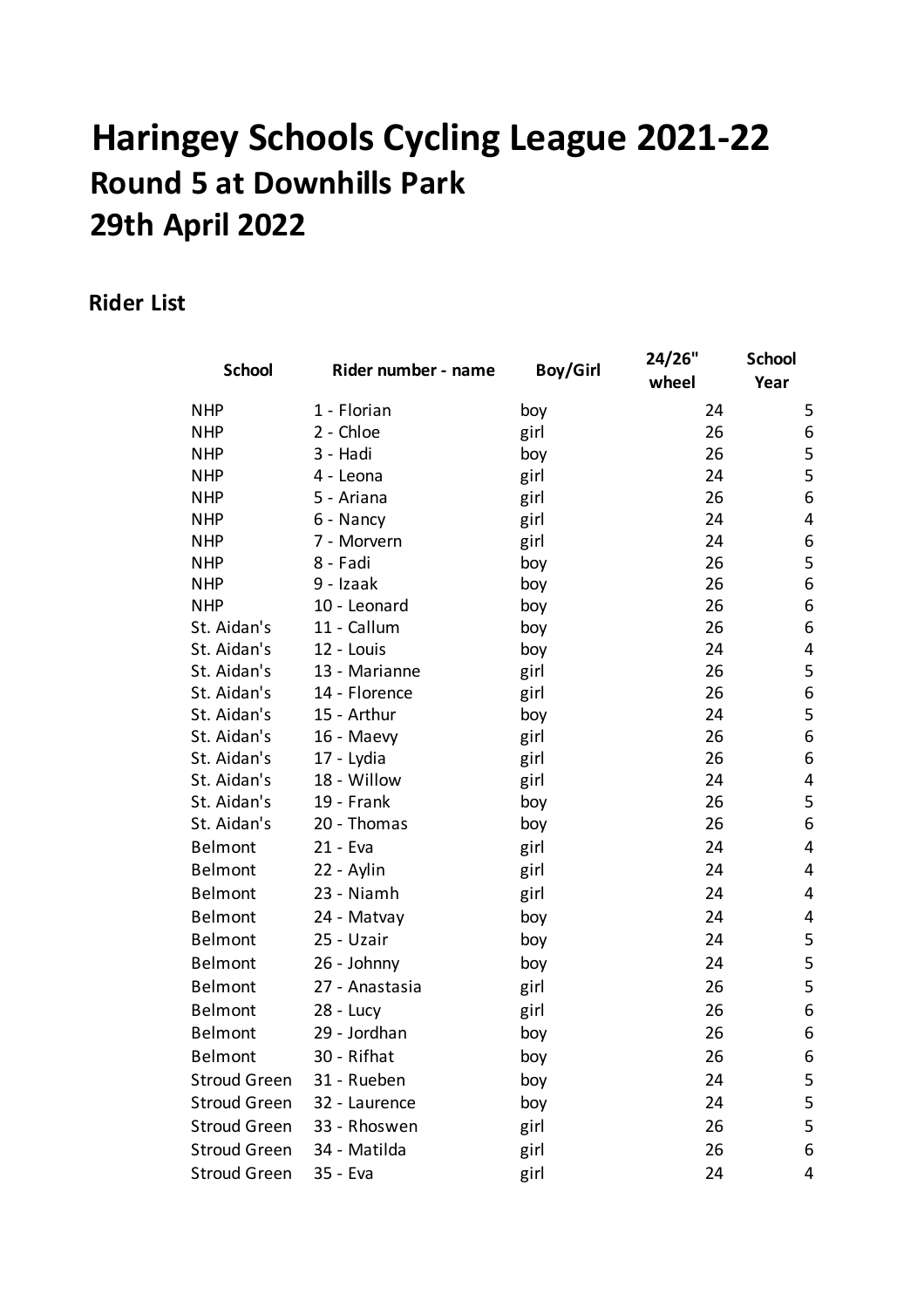| 36 - Aleem    | boy  | 24 | 4 |
|---------------|------|----|---|
| $37 - AJ$     | boy  | 26 | 6 |
| 38 - Aaliyah  | girl | 24 | 5 |
| 39 - Samira   | girl | 26 | 6 |
| 40 - Nael     | boy  | 26 | 6 |
| 41 - Josiah   | boy  | 26 | 5 |
| 42 - Daijon   | boy  | 26 | 5 |
| 43 - Ashmia   | girl | 26 | 4 |
| 44 - Amy      | girl | 24 | 4 |
| 45 - Rayan    | girl | 24 | 4 |
| 46 - Zinedine | boy  | 26 | 4 |
| 47 - David    | boy  | 24 | 5 |
| 48 - Tulisa   | girl | 24 | 5 |
| 49 - Eva      | girl | 26 | 5 |
| 50 - Amari    | boy  | 24 | 4 |
| 51 - Joseph   | boy  | 24 | 4 |
| 52 - Abubakar | boy  | 26 | 5 |
| 53 - Daniah   | girl | 26 | 4 |
| 54 - Adela    | girl | 24 | 4 |
| 55 - Isabella | girl | 26 | 5 |
| 56 - Michelle | girl | 26 | 6 |
| 57 - Rebecca  | girl | 26 | 6 |
| 58 - Fepe     | boy  | 24 | 5 |
| 59 - Triston  | boy  | 26 | 4 |
| 60 - Dylan    | boy  | 26 | 6 |
|               |      |    |   |

## **School List**

NHP St. Aidan's Belmont Stroud Green Risley St. Mary's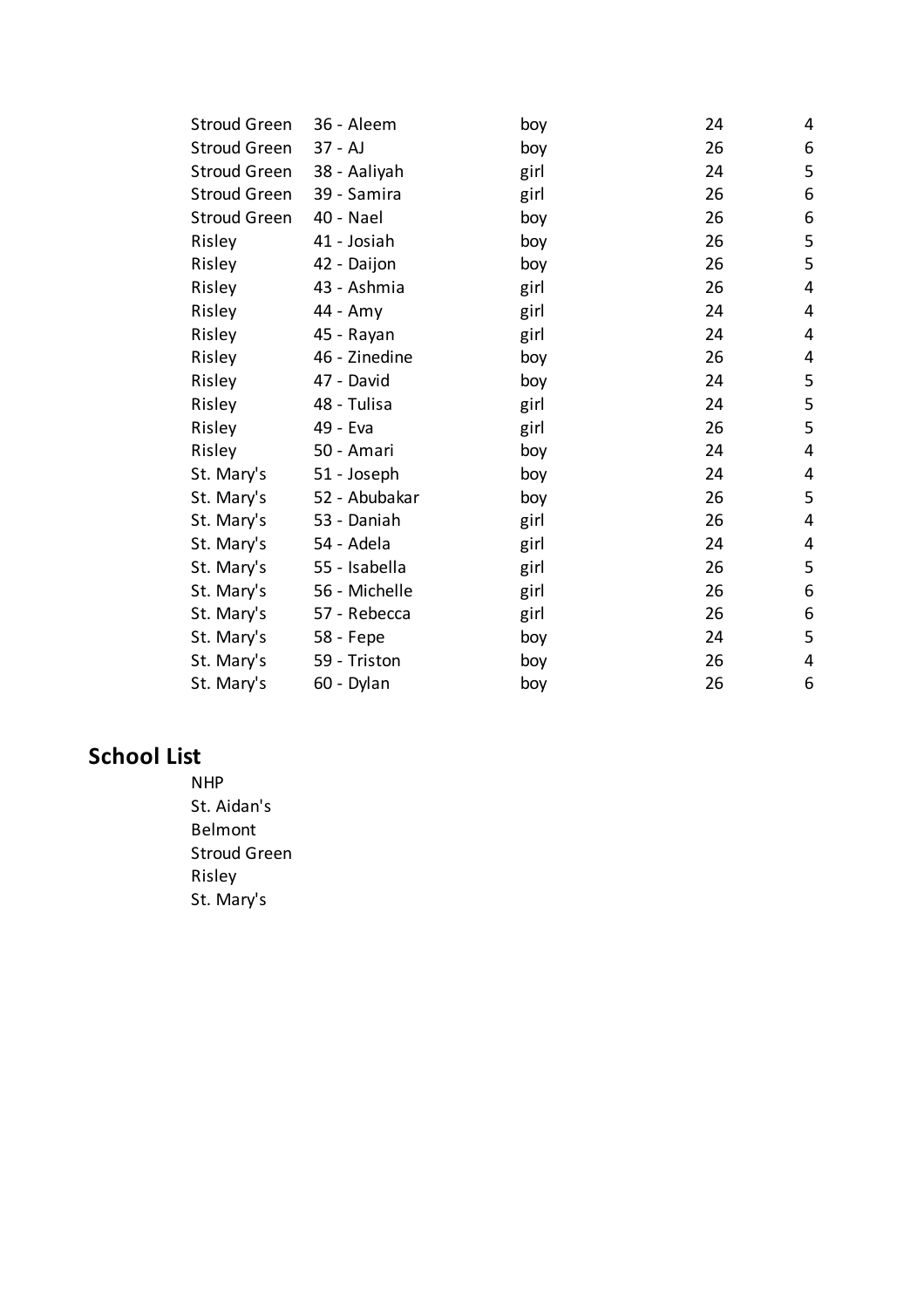## **Haringey Schools Cycling League 2021-22 Round 5 at Downhills Park 29th April 2022**

#### **Race results**

|   | Race              | <b>School</b>       | Rider Number - name | <b>Position</b> | <b>Points</b>  |
|---|-------------------|---------------------|---------------------|-----------------|----------------|
| 1 | Boys 24" group 1  | St. Mary's          | 51 - Joseph         | $\mathbf{1}$    | 10             |
|   |                   | <b>NHP</b>          | 1 - Florian         | $\overline{2}$  | 9              |
|   |                   | <b>Stroud Green</b> | 31 - Rueben         | 3               | 8              |
|   |                   | St. Aidan's         | 12 - Louis          | 4               | $\overline{7}$ |
|   |                   | Risley              | 47 - David          | 5               | 6              |
|   |                   | Belmont             | 25 - Uzair          | 6               | 5              |
|   |                   | Belmont             | 24 - Matvay         | 7               | 4              |
| 2 | Girls 24" group 1 | St. Aidan's         | 18 - Willow         | $\mathbf{1}$    | 10             |
|   |                   | <b>NHP</b>          | 4 - Leona           | $\overline{2}$  | 9              |
|   |                   | Belmont             | 21 - Eva            | 3               | 8              |
|   |                   | <b>NHP</b>          | 6 - Nancy           | 4               | $\overline{7}$ |
|   |                   | <b>Stroud Green</b> | 35 - Eva            | 5               | 6              |
|   |                   | Risley              | $44 - Amy$          | 6               | 5              |
| 3 | Boys 26" group 1  | <b>NHP</b>          | 3 - Hadi            | 1               | 10             |
|   |                   | Belmont             | 29 - Jordhan        | $\overline{2}$  | 9              |
|   |                   | St. Mary's          | 52 - Abubakar       | 3               | 8              |
|   |                   | <b>Stroud Green</b> | $37 - AJ$           | 4               | $\overline{7}$ |
|   |                   | St. Aidan's         | 11 - Callum         | 5               | 6              |
|   |                   | Risley              | 41 - Josiah         | 6               | 5              |
| 4 | Girls 26" group 1 | <b>NHP</b>          | 2 - Chloe           | 1               | 10             |
|   |                   | <b>Stroud Green</b> | 33 - Rhoswen        | $\overline{2}$  | 9              |
|   |                   | Belmont             | 27 - Anastasia      | 3               | 8              |
|   |                   | St. Mary's          | 53 - Daniah         | 4               | $\overline{7}$ |
|   |                   | St. Aidan's         | 13 - Marianne       | 5               | 6              |
|   |                   | Risley              | 43 - Ashmia         | <b>DNF</b>      | $\mathbf{1}$   |
| 5 | Boys 24" group 2  | Risley              | 50 - Amari          | 1               | 10             |
|   |                   | <b>Stroud Green</b> | 32 - Laurence       | $\overline{2}$  | 9              |
|   |                   | St. Mary's          | 58 - Fepe           | 3               | 8              |
|   |                   | <b>Stroud Green</b> | 36 - Aleem          | 4               | 7              |
|   |                   | St. Aidan's         | 15 - Arthur         | 5               | 6              |
|   |                   | Belmont             | 26 - Johnny         | 5               | 6              |
| 6 | Girls 24" group 2 | Risley              | 48 - Tulisa         | 1               | 10             |
|   |                   | <b>Stroud Green</b> | 38 - Aaliyah        | $\overline{2}$  | 9              |
|   |                   | <b>NHP</b>          | 7 - Morvern         | 3               | 8              |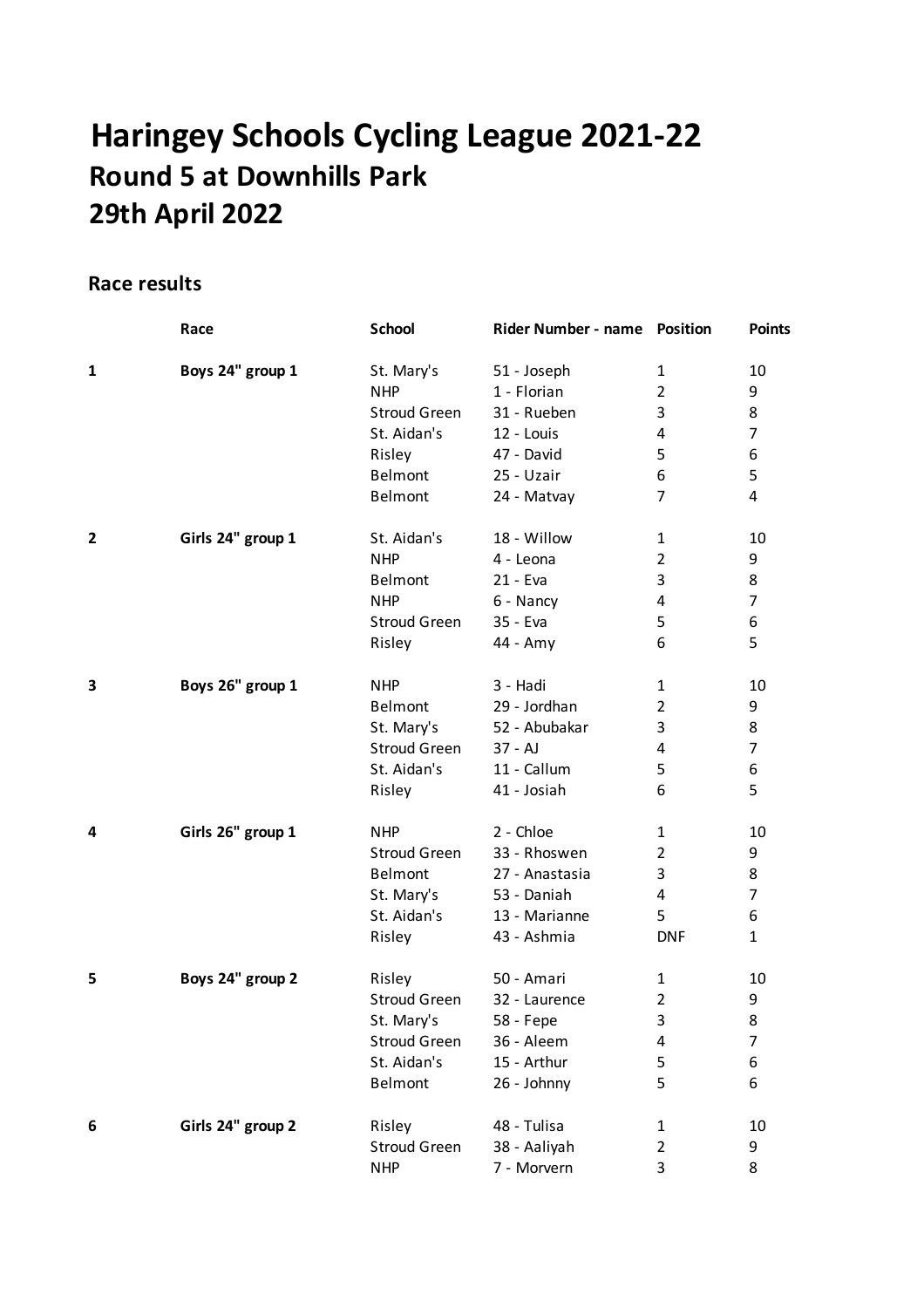|    |                   | St. Mary's          | 54 - Adela    | 4              | 7  |
|----|-------------------|---------------------|---------------|----------------|----|
|    |                   | Belmont             | 23 - Niamh    | 5              | 6  |
|    |                   | Belmont             | 22 - Aylin    | 6              | 5  |
|    |                   | Risley              | 45 - Rayan    | 7              | 4  |
| 7  | Boys 26" group 2  | <b>NHP</b>          | 9 - Izaak     | 1              | 10 |
|    |                   | <b>NHP</b>          | 8 - Fadi      | $\overline{2}$ | 9  |
|    |                   | <b>Stroud Green</b> | 40 - Nael     | 3              | 8  |
|    |                   | Risley              | 42 - Daijon   | 4              | 7  |
|    |                   | St. Aidan's         | 19 - Frank    | 5              | 6  |
|    |                   | Belmont             | 30 - Rifhat   | 6              | 5  |
| 8  | Girls 26" group 2 | <b>NHP</b>          | 5 - Ariana    | 1              | 10 |
|    |                   | St. Aidan's         | 16 - Maevy    | 2              | 9  |
|    |                   | <b>Stroud Green</b> | 34 - Matilda  | 3              | 8  |
|    |                   | St. Mary's          | 56 - Michelle | 4              | 7  |
|    |                   | St. Aidan's         | 14 - Florence | 5              | 6  |
|    |                   | St. Mary's          | 55 - Isabella | 6              | 5  |
| 9  | Boys 26" group 3  | <b>NHP</b>          | 10 - Leonard  | 1              | 10 |
|    |                   | St. Aidan's         | 20 - Thomas   | $\overline{2}$ | 9  |
|    |                   | St. Mary's          | 60 - Dylan    | 3              | 8  |
|    |                   | St. Mary's          | 59 - Triston  | 4              | 7  |
|    |                   | Risley              | 46 - Zinedine | 5              | 6  |
| 10 | Girls 26" group 3 | Belmont             | $28 - Lucy$   | 1              | 10 |
|    |                   | St. Mary's          | 57 - Rebecca  | $\overline{2}$ | 9  |
|    |                   | St. Aidan's         | 17 - Lydia    | 3              | 8  |
|    |                   | Risley              | 49 - Eva      | 4              | 7  |
|    |                   | <b>Stroud Green</b> | 39 - Samira   | 5              | 6  |
| 11 | Boys 26" C Final  | St. Aidan's         | 11 - Callum   | 1              | 10 |
|    |                   | Risley              | 41 - Josiah   | $\overline{2}$ | 9  |
|    |                   | St. Aidan's         | 19 - Frank    | 3              | 8  |
|    |                   | Risley              | 46 - Zinedine | 4              | 7  |
|    |                   | Belmont             | 30 - Rifhat   | 5              | 6  |
| 12 | Girls 26" C Final | St. Aidan's         | 13 - Marianne | 1              | 10 |
|    |                   | <b>Stroud Green</b> | 39 - Samira   | $\overline{2}$ | 9  |
|    |                   | St. Aidan's         | 14 - Florence | 3              | 8  |
|    |                   | St. Mary's          | 55 - Isabella | 4              | 7  |
|    |                   | Risley              | 43 - Ashmia   | 5              | 6  |
| 13 | Boys 24" B Final  | <b>Stroud Green</b> | 36 - Aleem    | 1              | 15 |
|    |                   | St. Aidan's         | 15 - Arthur   | 2              | 14 |
|    |                   | Belmont             | 26 - Johnny   | 3              | 13 |
|    |                   | Risley              | 47 - David    | 4              | 12 |
|    |                   | Belmont             | 24 - Matvay   | 5              | 11 |
|    |                   | Belmont             | 25 - Uzair    | 6              | 10 |
| 14 | Girls 24" B Final | <b>Stroud Green</b> | 35 - Eva      | 1              | 15 |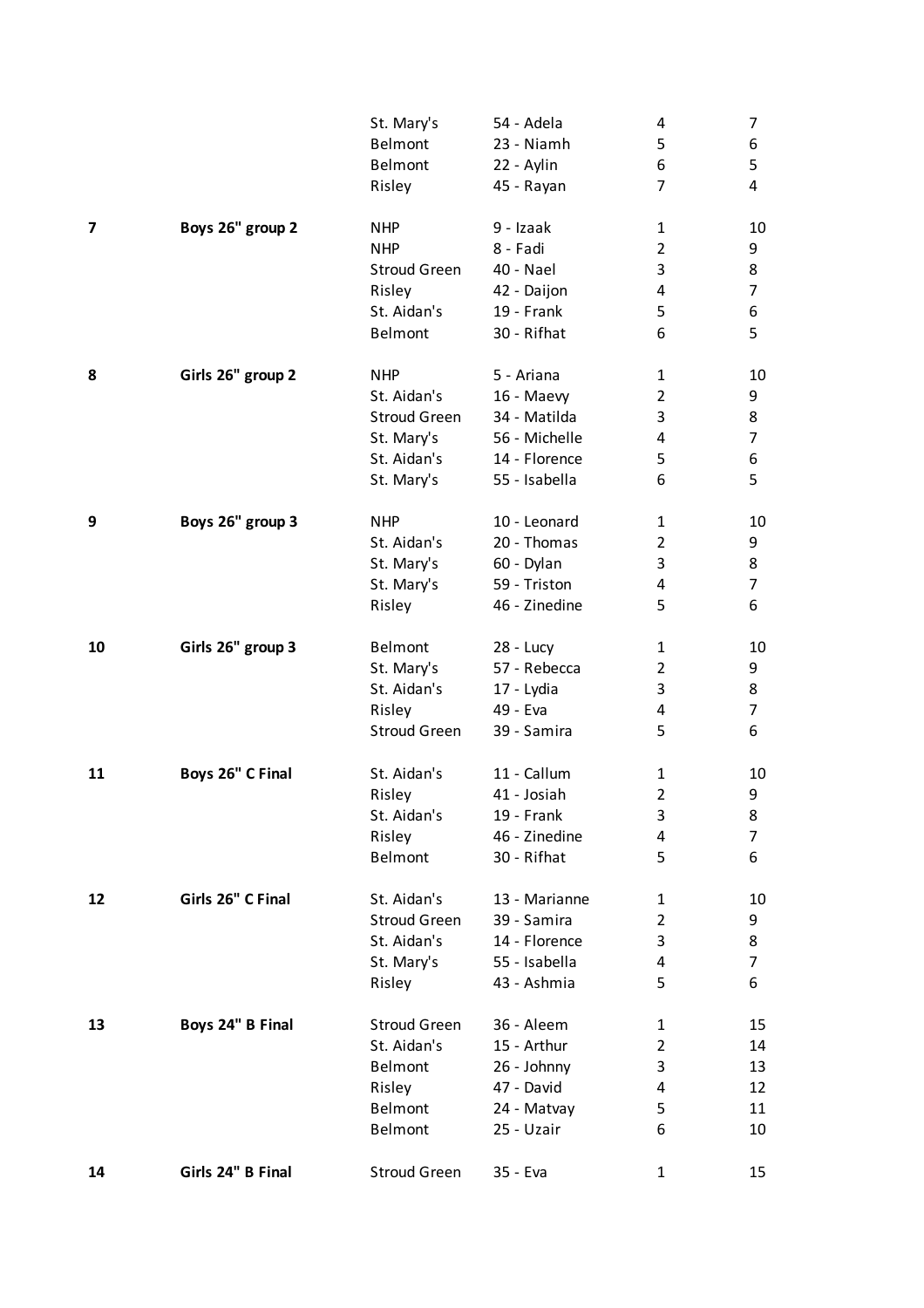|    |                   | <b>NHP</b>          | 6 - Nancy      | 2              | 14 |
|----|-------------------|---------------------|----------------|----------------|----|
|    |                   | Belmont             | 23 - Niamh     | 3              | 13 |
|    |                   | Belmont             | 22 - Aylin     | 4              | 12 |
|    |                   | Risley              | 45 - Rayan     | 5              | 11 |
|    |                   | Risley              | 44 - Amy       | 6              | 10 |
| 15 | Boys 26" B Final  | St. Mary's          | 52 - Abubakar  | 1              | 15 |
|    |                   | <b>Stroud Green</b> | 40 - Nael      | $\overline{2}$ | 14 |
|    |                   | <b>Stroud Green</b> | 37 - AJ        | 3              | 13 |
|    |                   | St. Mary's          | 60 - Dylan     | 4              | 12 |
|    |                   | St. Mary's          | 59 - Triston   | 5              | 11 |
|    |                   | Risley              | 42 - Daijon    | 6              | 10 |
| 16 | Girls 26" B Final | <b>Stroud Green</b> | 34 - Matilda   | 1              | 15 |
|    |                   | St. Aidan's         | 17 - Lydia     | $\overline{2}$ | 14 |
|    |                   | St. Mary's          | 53 - Daniah    | 3              | 13 |
|    |                   | <b>Belmont</b>      | 27 - Anastasia | 4              | 12 |
|    |                   | St. Mary's          | 56 - Michelle  | 5              | 11 |
|    |                   | Risley              | 49 - Eva       | 6              | 10 |
| 17 | Boys 24" A Final  | <b>Stroud Green</b> | 32 - Laurence  | 1              | 20 |
|    |                   | Risley              | 50 - Amari     | 1              | 20 |
|    |                   | <b>Stroud Green</b> | 31 - Rueben    | 3              | 18 |
|    |                   | St. Mary's          | 51 - Joseph    | 4              | 17 |
|    |                   | <b>NHP</b>          | 1 - Florian    | 5              | 16 |
|    |                   | St. Mary's          | 58 - Fepe      | 6              | 15 |
|    |                   | St. Aidan's         | 12 - Louis     | 7              | 14 |
| 18 | Girls 24" A Final | Risley              | 48 - Tulisa    | 1              | 20 |
|    |                   | <b>NHP</b>          | 4 - Leona      | $\overline{2}$ | 19 |
|    |                   | Belmont             | 21 - Eva       | 3              | 18 |
|    |                   | St. Aidan's         | 18 - Willow    | 4              | 17 |
|    |                   | <b>Stroud Green</b> | 38 - Aaliyah   | 5              | 16 |
|    |                   | <b>NHP</b>          | 7 - Morvern    | 6              | 15 |
|    |                   | St. Mary's          | 54 - Adela     | 7              | 14 |
| 19 | Boys 26" A Final  | St. Aidan's         | 20 - Thomas    | 1              | 20 |
|    |                   | Belmont             | 29 - Jordhan   | $\overline{2}$ | 19 |
|    |                   | <b>NHP</b>          | 3 - Hadi       | 3              | 18 |
|    |                   | <b>NHP</b>          | 9 - Izaak      | 4              | 17 |
|    |                   | <b>NHP</b>          | 8 - Fadi       | 5              | 16 |
|    |                   | <b>NHP</b>          | 10 - Leonard   | 6              | 15 |
| 20 | Girls 26" A Final | <b>NHP</b>          | 5 - Ariana     | 1              | 20 |
|    |                   | Belmont             | $28 - Lucy$    | $\overline{2}$ | 19 |
|    |                   | <b>NHP</b>          | 2 - Chloe      | 3              | 18 |
|    |                   | <b>Stroud Green</b> | 33 - Rhoswen   | 4              | 17 |
|    |                   | St. Aidan's         | 16 - Maevy     | 5              | 16 |
|    |                   | St. Mary's          | 57 - Rebecca   | 6              | 15 |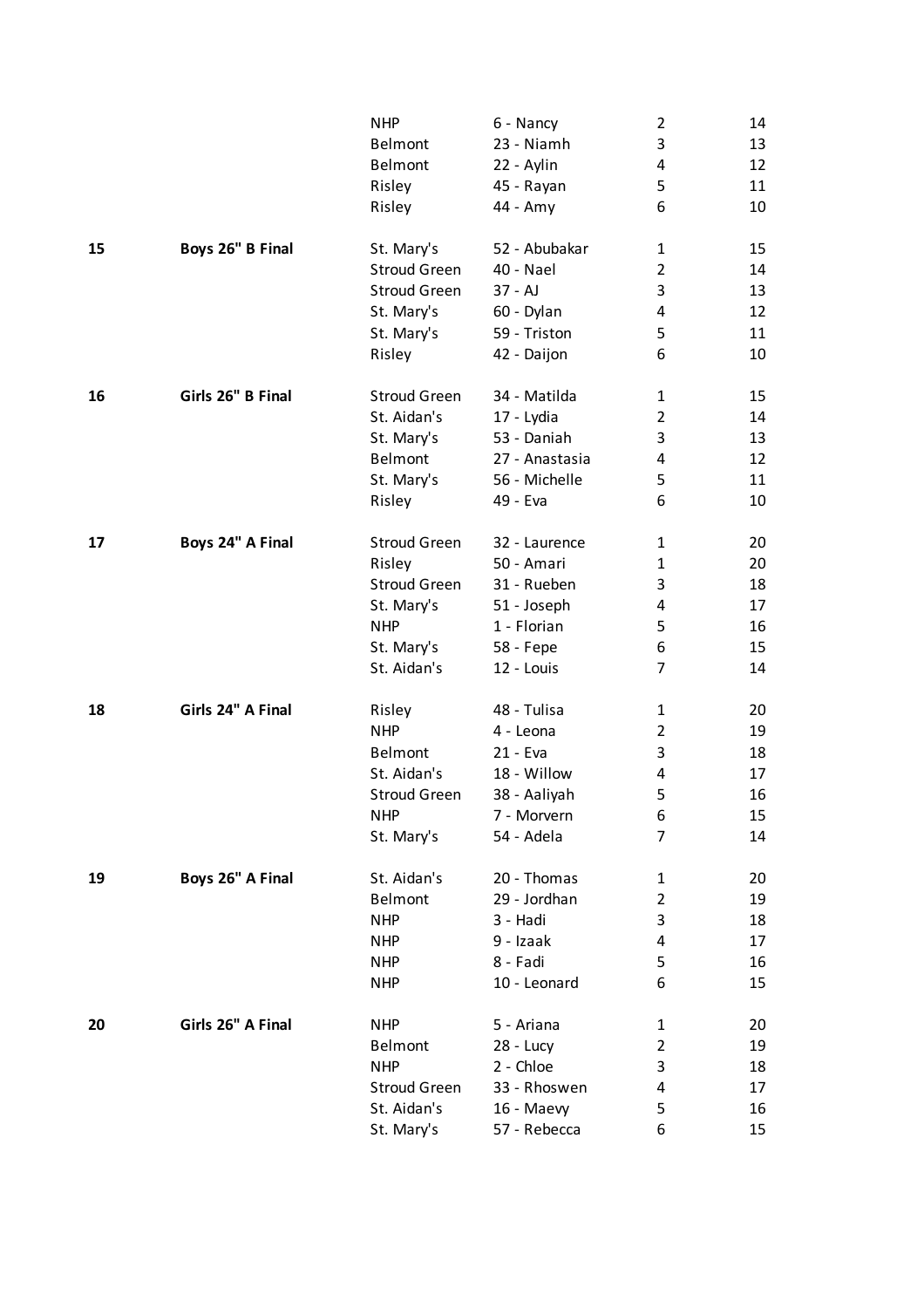# **Haringey Schools Cycling League 2021-22 Round 5 at Downhills Park 29th April 2022**

## **Total points per school**

| <b>School</b>  | Rider Number - name | <b>Position</b>               | <b>Points</b> |
|----------------|---------------------|-------------------------------|---------------|
| Belmont        | 29 - Jordhan        | 2                             | 19            |
| <b>Belmont</b> | 28 - Lucy           | $\overline{2}$                | 19            |
| Belmont        | 21 - Eva            | 3                             | 18            |
| Belmont        | 26 - Johnny         | 3                             | 13            |
| Belmont        | 23 - Niamh          | 3                             | 13            |
| <b>Belmont</b> | 22 - Aylin          | 4                             | 12            |
| Belmont        | 27 - Anastasia      | 4                             | 12            |
| <b>Belmont</b> | 24 - Matvay         | 5                             | 11            |
| Belmont        | $28 - Lucy$         | $\mathbf{1}$                  | 10            |
| Belmont        | 25 - Uzair          | 6                             | 10            |
| Belmont        | 29 - Jordhan        | $\overline{2}$                | 9             |
| <b>Belmont</b> | 21 - Eva            | 3                             | 8             |
| Belmont        | 27 - Anastasia      | 3                             | 8             |
| Belmont        | 26 - Johnny         | 5                             | 6             |
| Belmont        | 23 - Niamh          | 5                             | 6             |
| <b>Belmont</b> | 30 - Rifhat         | 5                             | 6             |
| Belmont        | 25 - Uzair          | 6                             | 5             |
| <b>Belmont</b> | 22 - Aylin          | 6                             | 5             |
| Belmont        | 30 - Rifhat         | 6                             | 5             |
| Belmont        | 24 - Matvay         | 7                             | 4             |
|                |                     |                               | 199           |
| <b>NHP</b>     | 5 - Ariana          | 1                             | 20            |
| <b>NHP</b>     | 4 - Leona           | $\overline{2}$                | 19            |
| <b>NHP</b>     | 3 - Hadi            | 3                             | 18            |
| <b>NHP</b>     | 2 - Chloe           | 3                             | 18            |
| <b>NHP</b>     | 9 - Izaak           | 4                             | 17            |
| <b>NHP</b>     | 1 - Florian         | 5                             | 16            |
| <b>NHP</b>     | 8 - Fadi            | 5                             | 16            |
| <b>NHP</b>     | 7 - Morvern         |                               | 15            |
| <b>NHP</b>     | 10 - Leonard        | 6<br>6                        | 15            |
|                |                     |                               |               |
| <b>NHP</b>     | 6 - Nancy           | $\overline{2}$<br>$\mathbf 1$ | 14            |
| <b>NHP</b>     | 3 - Hadi            |                               | 10            |
| <b>NHP</b>     | 2 - Chloe           | 1                             | 10            |
| <b>NHP</b>     | 9 - Izaak           | $\mathbf{1}$                  | 10            |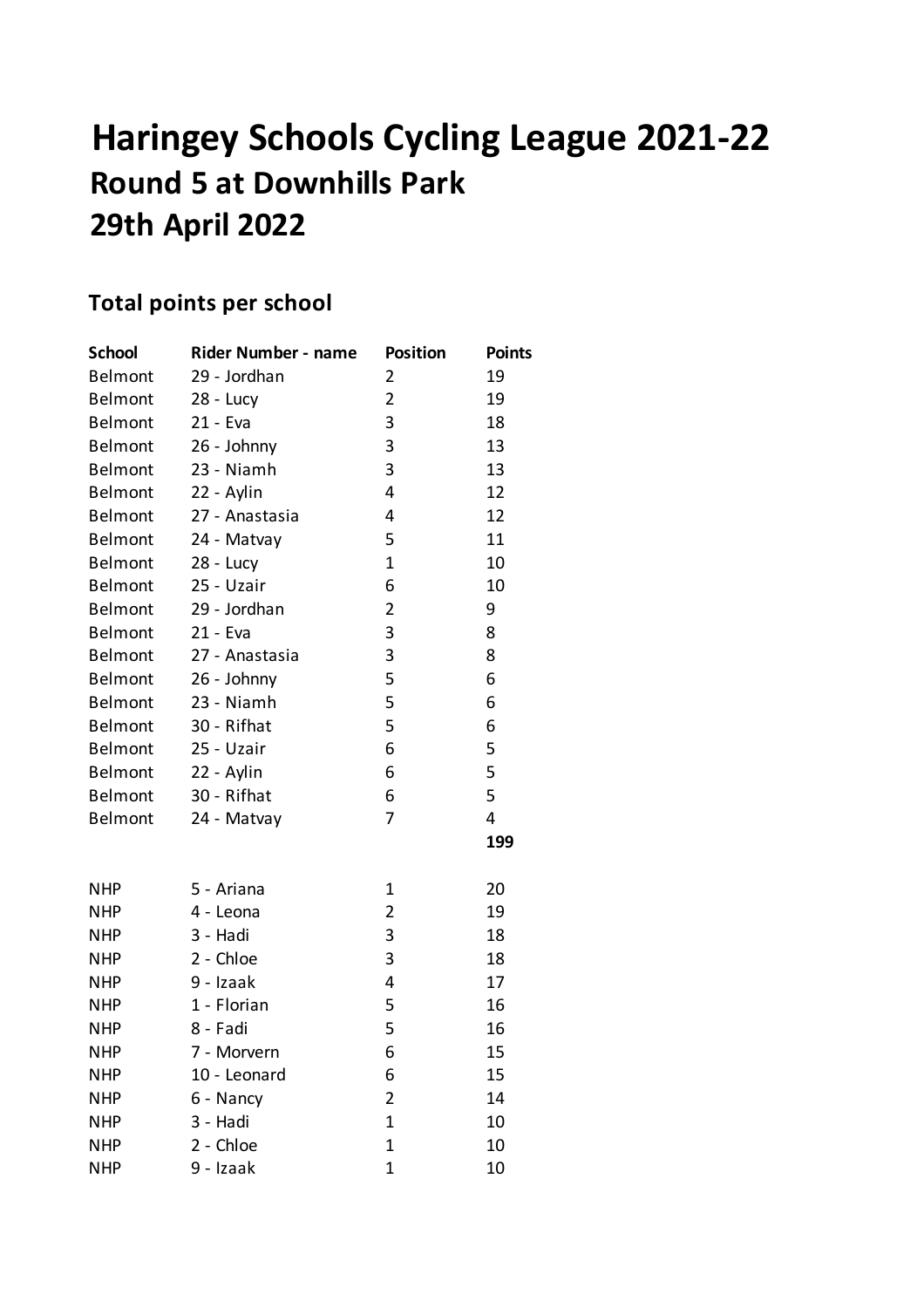| <b>NHP</b>  | 5 - Ariana        | 1              | 10          |
|-------------|-------------------|----------------|-------------|
| <b>NHP</b>  | 10 - Leonard      | $\mathbf 1$    | 10          |
| <b>NHP</b>  | 1 - Florian       | $\overline{2}$ | 9           |
| <b>NHP</b>  | 4 - Leona         | $\overline{2}$ | 9           |
| <b>NHP</b>  | 8 - Fadi          | $\overline{2}$ | 9           |
| <b>NHP</b>  | 7 - Morvern       | 3              | 8           |
| <b>NHP</b>  | 6 - Nancy         | 4              | 7           |
|             |                   |                | 260         |
| Risley      | 50 - Amari        | 1              | 20          |
| Risley      | 48 - Tulisa       | 1              | 20          |
| Risley      | 47 - David        | 4              | 12          |
| Risley      | 45 - Rayan        | 5              | 11          |
| Risley      | 50 - Amari        | $\mathbf 1$    | 10          |
| Risley      | 48 - Tulisa       | $\mathbf 1$    | 10          |
| Risley      | 44 - Amy          | 6              | 10          |
| Risley      | 42 - Daijon       | 6              | 10          |
| Risley      | 49 - Eva          | 6              | 10          |
| Risley      | 41 - Josiah       | $\overline{2}$ | 9           |
| Risley      | 42 - Daijon       | 4              | 7           |
| Risley      | 49 - Eva          | 4              | 7           |
| Risley      | 46 - Zinedine     | 4              | 7           |
| Risley      | 47 - David        | 5              | 6           |
| Risley      | 46 - Zinedine     | 5              | 6           |
| Risley      | 43 - Ashmia       | 5              | 6           |
| Risley      | 44 - Amy          | 6              | 5           |
| Risley      | 41 - Josiah       | 6              | 5           |
| Risley      | 45 - Rayan        | 7              | 4           |
| Risley      | 43 - Ashmia       | <b>DNF</b>     | $\mathbf 1$ |
|             |                   |                | 176         |
| St. Aidan's | 20 - Thomas       | 1              | 20          |
| St. Aidan's | 18 - Willow       | 4              | 17          |
| St. Aidan's | 16 - Maevy        | 5              | 16          |
| St. Aidan's | 15 - Arthur       | 2              | 14          |
| St. Aidan's | 17 - Lydia        | $\overline{2}$ | 14          |
| St. Aidan's | 12 - Louis        | 7              | 14          |
| St. Aidan's | 18 - Willow       | 1              | 10          |
| St. Aidan's | 11 - Callum       | 1              | 10          |
| St. Aidan's | 13 - Marianne     | $\mathbf{1}$   | 10          |
| St. Aidan's | 16 - Maevy        | $\overline{2}$ | 9           |
| St. Aidan's | 20 - Thomas       | $\overline{2}$ | 9           |
| St. Aidan's | 17 - Lydia        | 3              | 8           |
| St. Aidan's | <b>19 - Frank</b> | 3              | 8           |
| St. Aidan's | 14 - Florence     | 3              | 8           |
| St. Aidan's | 12 - Louis        | 4              | 7           |
|             |                   |                |             |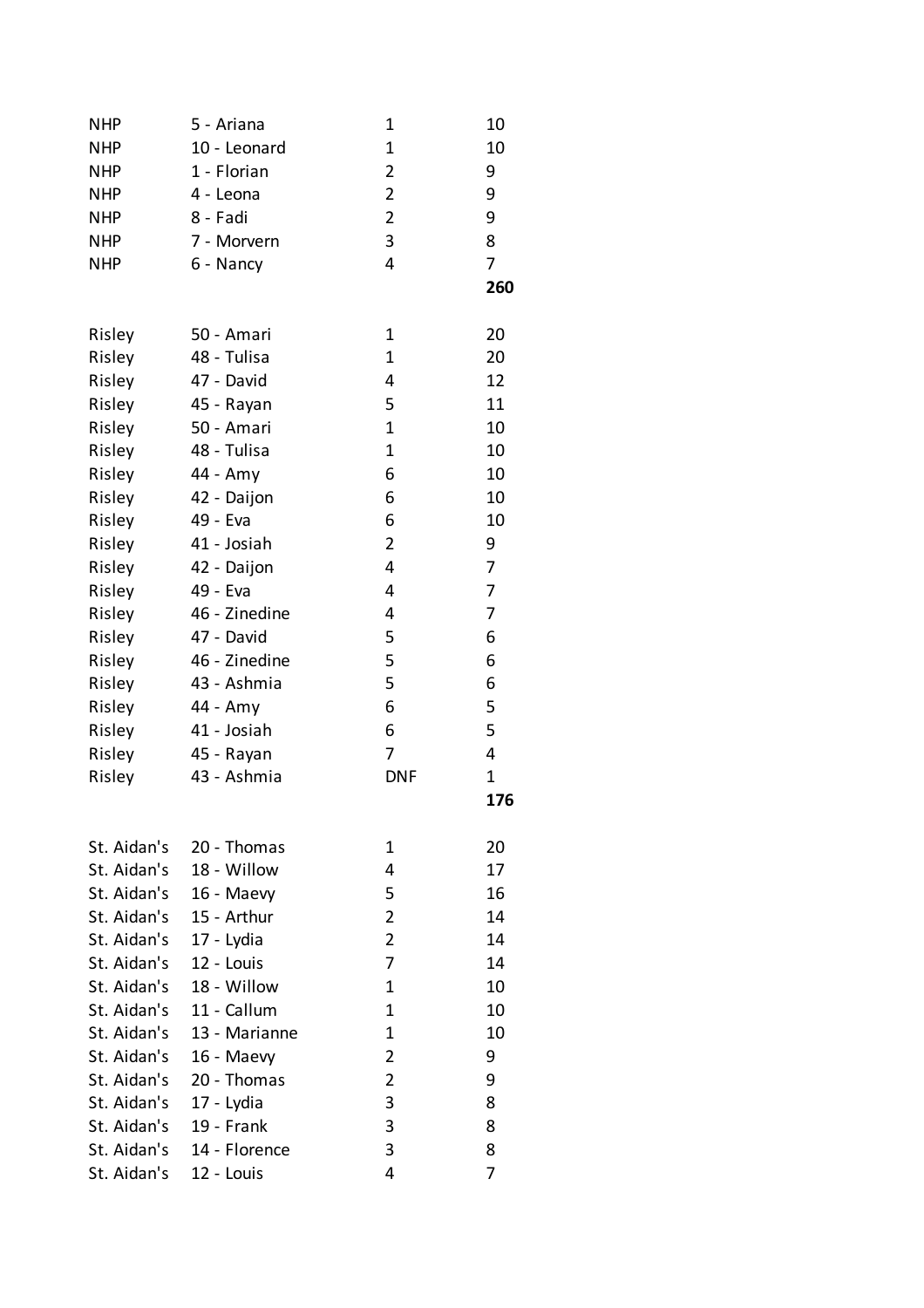| St. Aidan's              | 11 - Callum                | 5              | 6   |
|--------------------------|----------------------------|----------------|-----|
| St. Aidan's              | 13 - Marianne              | 5              | 6   |
| St. Aidan's              | 15 - Arthur                | 5              | 6   |
| St. Aidan's              | 19 - Frank                 | 5              | 6   |
| St. Aidan's              | 14 - Florence              | 5              | 6   |
|                          |                            |                | 204 |
| St. Mary's               | 51 - Joseph                | 4              | 17  |
| St. Mary's               | 52 - Abubakar              | 1              | 15  |
| St. Mary's 58 - Fepe     |                            | 6              | 15  |
| St. Mary's               | 57 - Rebecca               | 6              | 15  |
| St. Mary's               | 54 - Adela                 | 7              | 14  |
| St. Mary's               | 53 - Daniah                | 3              | 13  |
| St. Mary's               | 60 - Dylan                 | 4              | 12  |
| St. Mary's               | 59 - Triston               | 5              | 11  |
| St. Mary's               | 56 - Michelle              | 5              | 11  |
| St. Mary's 51 - Joseph   |                            | $\mathbf 1$    | 10  |
| St. Mary's               | 57 - Rebecca               | $\overline{2}$ | 9   |
| St. Mary's               | 52 - Abubakar              | 3              | 8   |
| St. Mary's               | 58 - Fepe                  | 3              | 8   |
| St. Mary's               | 60 - Dylan                 | 3              | 8   |
| St. Mary's               | 53 - Daniah                | $\overline{4}$ | 7   |
| St. Mary's               | 54 - Adela                 | 4              | 7   |
| St. Mary's               | 56 - Michelle              | 4              | 7   |
| St. Mary's 59 - Triston  |                            | 4              | 7   |
|                          | St. Mary's 55 - Isabella   | $\overline{4}$ | 7   |
| St. Mary's               | 55 - Isabella              | 6              | 5   |
|                          |                            |                | 206 |
|                          | Stroud Greer 32 - Laurence | 1              | 20  |
|                          | Stroud Greer 31 - Rueben   | 3              | 18  |
|                          | Stroud Greer 33 - Rhoswen  | 4              | 17  |
|                          | Stroud Greer 38 - Aaliyah  | 5              | 16  |
| Stroud Greer 36 - Aleem  |                            | 1              | 15  |
| Stroud Greer 35 - Eva    |                            | 1              | 15  |
|                          | Stroud Greer 34 - Matilda  | 1              | 15  |
| Stroud Greer 40 - Nael   |                            | 2              | 14  |
| Stroud Green 37 - AJ     |                            | 3              | 13  |
|                          | Stroud Greer 33 - Rhoswen  | 2              | 9   |
|                          | Stroud Greer 32 - Laurence | 2              | 9   |
|                          | Stroud Greer 38 - Aaliyah  | 2              | 9   |
| Stroud Green 39 - Samira |                            | 2              | 9   |
|                          | Stroud Greer 31 - Rueben   | 3              | 8   |
| Stroud Greer 40 - Nael   |                            | 3              | 8   |
|                          | Stroud Greer 34 - Matilda  | 3              | 8   |
| Stroud Green 37 - AJ     |                            | 4              | 7   |